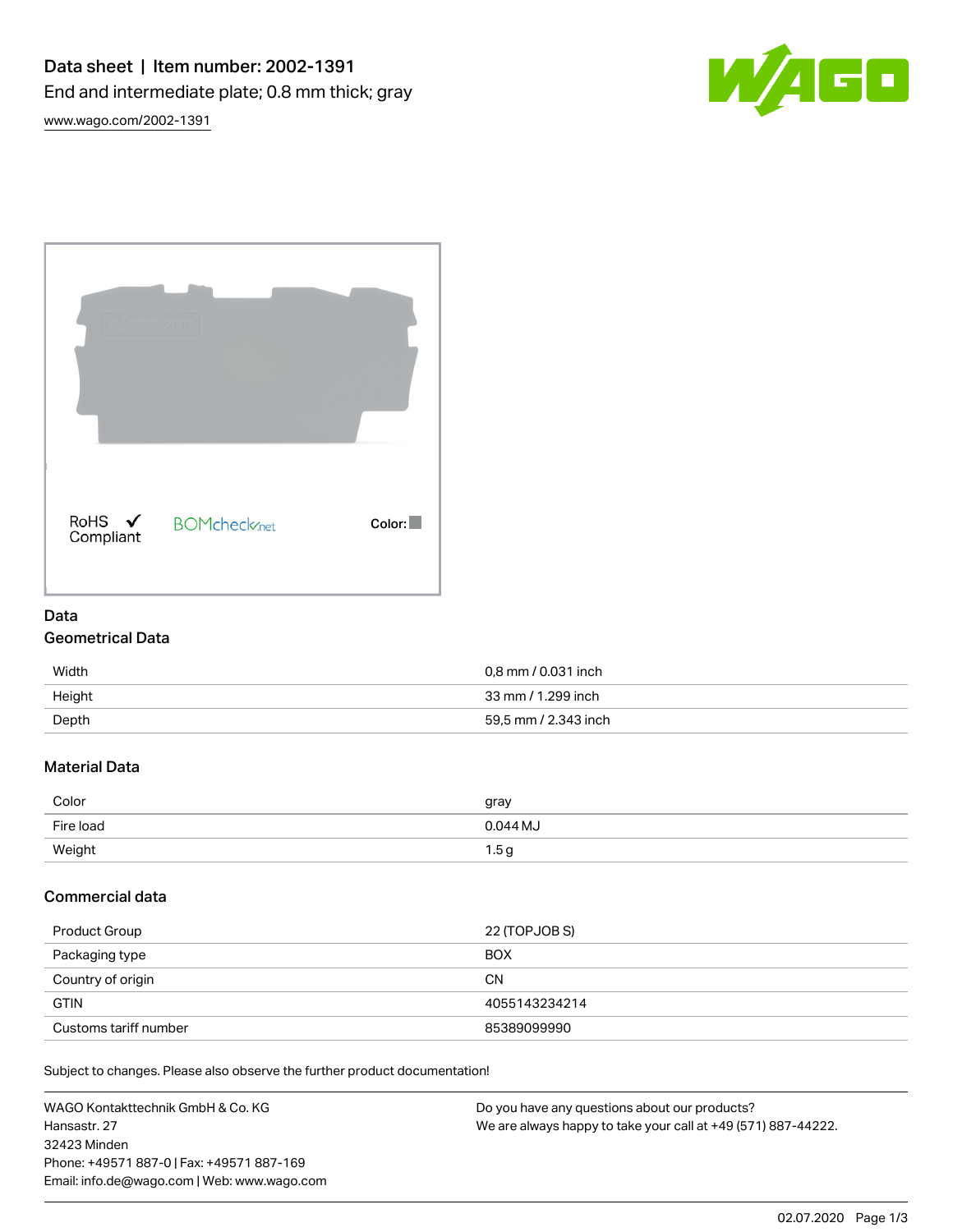

Certificate

## Approvals / Certificates

#### Ex-Approvals

| Logo                              | Approval                                              | <b>Additional Approval Text</b> |                | name                                                               |
|-----------------------------------|-------------------------------------------------------|---------------------------------|----------------|--------------------------------------------------------------------|
| <b>IECEx</b>                      | <b>IECEX</b><br>Physikalisch Technische Bundesanstalt | IEC 60079                       |                | <b>IECEX PTB</b><br>03.0004U<br>(Ex eb IIC<br>Gb or Ex<br>eb I Mb) |
| Counterpart                       |                                                       |                                 |                |                                                                    |
| <b>Downloads</b><br>Documentation |                                                       |                                 |                |                                                                    |
| <b>Bid Text</b>                   |                                                       |                                 |                |                                                                    |
| 2002-1391<br>doc - Datei          |                                                       | Apr 27, 2017                    | doc<br>24.1 kB | Download                                                           |
| 2002-1391<br>GAEB X81 - Datei     |                                                       | Feb 19, 2019                    | xml<br>2.6 kB  | Download                                                           |
| CAD/CAE-Data                      |                                                       |                                 |                |                                                                    |
| CAD data                          |                                                       |                                 |                |                                                                    |
|                                   | 2D/3D Models 2002-1391                                |                                 | <b>URL</b>     | Download                                                           |
| <b>CAE</b> data                   |                                                       |                                 |                |                                                                    |
|                                   | EPLAN Data Portal 2002-1391                           |                                 | <b>URL</b>     | Download                                                           |
|                                   | WSCAD Universe 2002-1391                              |                                 | <b>URL</b>     | Download                                                           |

#### Installation Notes

Subject to changes. Please also observe the further product documentation!

WAGO Kontakttechnik GmbH & Co. KG Hansastr. 27 32423 Minden Phone: +49571 887-0 | Fax: +49571 887-169 Email: info.de@wago.com | Web: www.wago.com

Do you have any questions about our products? We are always happy to take your call at +49 (571) 887-44222.